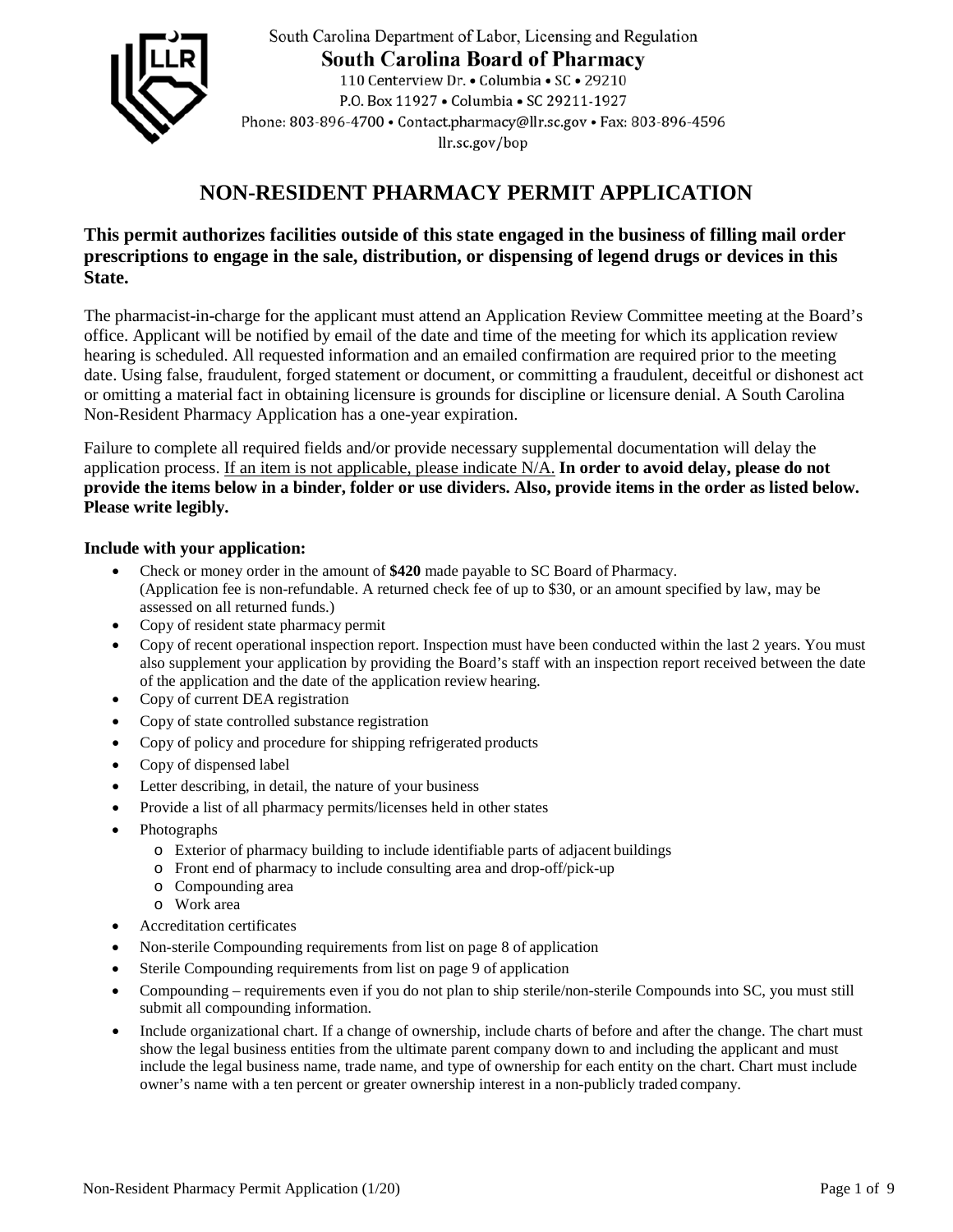| Phone: 803-896-4700 · Contact.pharmacy@llr.sc.gov · Fax: 803-896-4596                                                                                                                                                         | South Carolina Department of Labor, Licensing and Regulation<br><b>South Carolina Board of Pharmacy</b><br>110 Centerview Dr. • Columbia • SC • 29210<br>P.O. Box 11927 . Columbia . SC 29211-1927<br>llr.sc.gov/bop |                   |                                 |                          |
|-------------------------------------------------------------------------------------------------------------------------------------------------------------------------------------------------------------------------------|----------------------------------------------------------------------------------------------------------------------------------------------------------------------------------------------------------------------|-------------------|---------------------------------|--------------------------|
| NON-RESIDENT PHARMACY PERMIT APPLICATION                                                                                                                                                                                      |                                                                                                                                                                                                                      |                   |                                 | FOR BOARD USE ONLY       |
| New Permit                                                                                                                                                                                                                    |                                                                                                                                                                                                                      |                   | Date Paid                       |                          |
| Change to Existing Permit (Permit No.: 1997)                                                                                                                                                                                  |                                                                                                                                                                                                                      |                   | Amount Paid                     |                          |
| Change of Ownership (include organizational chart before and after change)                                                                                                                                                    |                                                                                                                                                                                                                      |                   | Check No.                       |                          |
| Change of Name                                                                                                                                                                                                                |                                                                                                                                                                                                                      |                   |                                 |                          |
| Change of Location                                                                                                                                                                                                            |                                                                                                                                                                                                                      |                   |                                 |                          |
|                                                                                                                                                                                                                               | NABP e-Profile ID No.:                                                                                                                                                                                               |                   |                                 |                          |
| Legal Name of Pharmacy: 1988 and 2008 and 2008 and 2008 and 2008 and 2008 and 2008 and 2008 and 2008 and 2008 and 2008 and 2008 and 2008 and 2008 and 2008 and 2008 and 2008 and 2008 and 2008 and 2008 and 2008 and 2008 and |                                                                                                                                                                                                                      |                   |                                 |                          |
|                                                                                                                                                                                                                               |                                                                                                                                                                                                                      |                   |                                 |                          |
|                                                                                                                                                                                                                               |                                                                                                                                                                                                                      |                   |                                 |                          |
|                                                                                                                                                                                                                               |                                                                                                                                                                                                                      |                   |                                 |                          |
|                                                                                                                                                                                                                               |                                                                                                                                                                                                                      |                   |                                 |                          |
|                                                                                                                                                                                                                               |                                                                                                                                                                                                                      |                   |                                 |                          |
| Is application based on a change in ownership?                                                                                                                                                                                |                                                                                                                                                                                                                      |                   |                                 | $\vert$ Yes $\vert$ No   |
| If Yes: Previous Owner/Name of Pharmacy                                                                                                                                                                                       |                                                                                                                                                                                                                      |                   | <b>SC Permit/License Number</b> |                          |
|                                                                                                                                                                                                                               |                                                                                                                                                                                                                      |                   |                                 |                          |
| Mailing Address where all correspondence regarding licensure will be sent if other than facility physical address above:                                                                                                      |                                                                                                                                                                                                                      |                   |                                 |                          |
| Contact Person: Email: Email:                                                                                                                                                                                                 |                                                                                                                                                                                                                      |                   |                                 |                          |
|                                                                                                                                                                                                                               |                                                                                                                                                                                                                      |                   |                                 |                          |
|                                                                                                                                                                                                                               |                                                                                                                                                                                                                      | City: State: Zip: |                                 |                          |
| <b>EMPLOYEE INFORMATION</b>                                                                                                                                                                                                   |                                                                                                                                                                                                                      |                   |                                 |                          |
| Pharmacist-In-Charge: 2008. [2016]                                                                                                                                                                                            |                                                                                                                                                                                                                      |                   |                                 |                          |
|                                                                                                                                                                                                                               |                                                                                                                                                                                                                      |                   | State of Issuance:              |                          |
| Pharmacist Full-Time (Use separate sheet if necessary)                                                                                                                                                                        |                                                                                                                                                                                                                      | License No.       |                                 | <b>State</b><br>Issuance |
|                                                                                                                                                                                                                               |                                                                                                                                                                                                                      |                   |                                 |                          |
|                                                                                                                                                                                                                               |                                                                                                                                                                                                                      |                   |                                 |                          |
|                                                                                                                                                                                                                               |                                                                                                                                                                                                                      |                   |                                 |                          |
|                                                                                                                                                                                                                               |                                                                                                                                                                                                                      |                   |                                 |                          |
|                                                                                                                                                                                                                               |                                                                                                                                                                                                                      |                   |                                 |                          |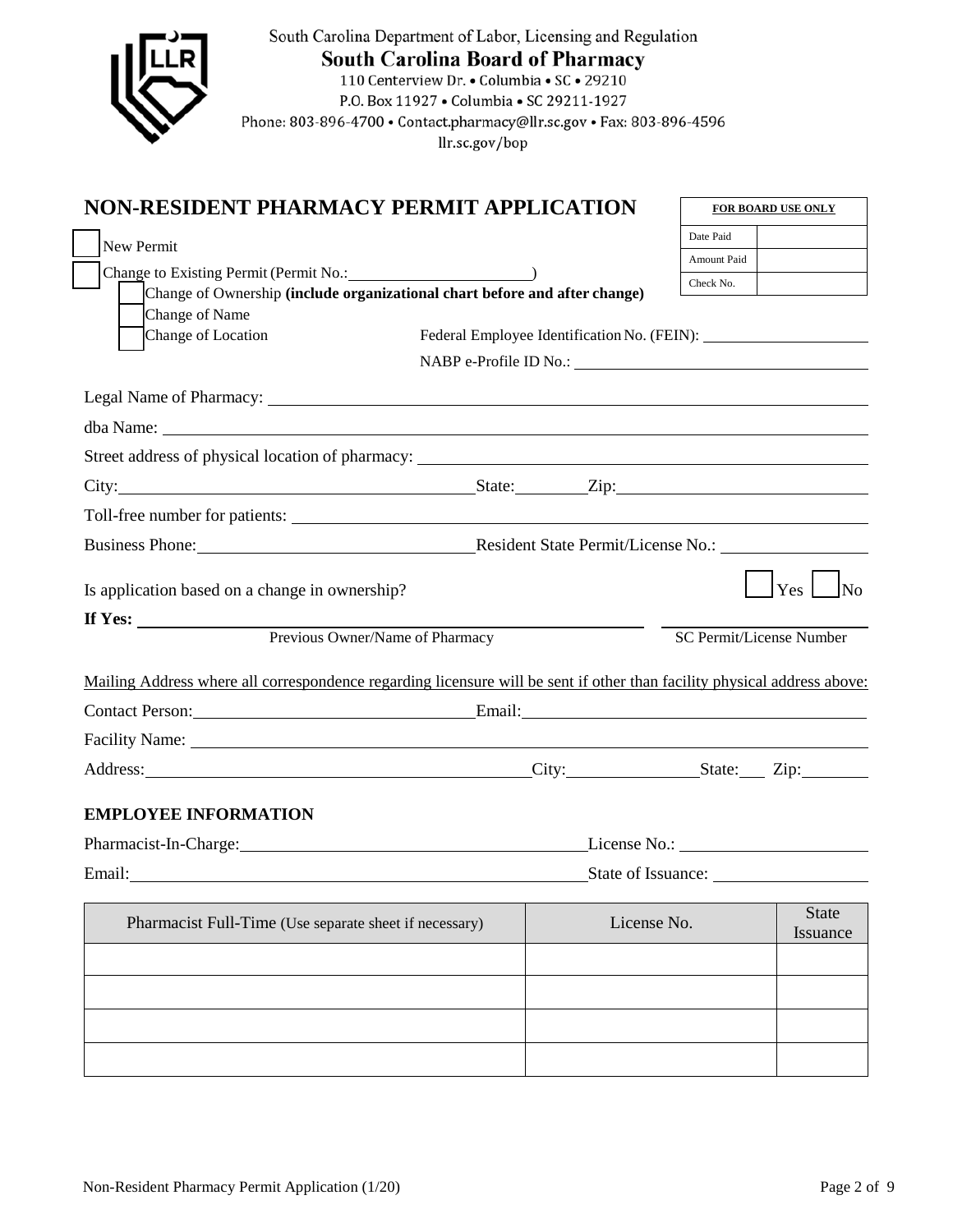| Pharmacist Part-Time (Use separate sheet if necessary) | License No. | State<br>Issuance |
|--------------------------------------------------------|-------------|-------------------|
|                                                        |             |                   |
|                                                        |             |                   |
|                                                        |             |                   |
|                                                        |             |                   |

| Pharmacy Technicians (Use separate sheet if necessary) | License No. | <b>State</b><br>Issuance |
|--------------------------------------------------------|-------------|--------------------------|
|                                                        |             |                          |
|                                                        |             |                          |
|                                                        |             |                          |
|                                                        |             |                          |
|                                                        |             |                          |
|                                                        |             |                          |
|                                                        |             |                          |
|                                                        |             |                          |
|                                                        |             |                          |
|                                                        |             |                          |
|                                                        |             |                          |

What is the daily working ratio of pharmacists to pharmacy technicians?

## **PHARMACY**

| Pharmacy website address: Universe of the set of the set of the set of the set of the set of the set of the set of the set of the set of the set of the set of the set of the set of the set of the set of the set of the set |                                                      |                       |
|-------------------------------------------------------------------------------------------------------------------------------------------------------------------------------------------------------------------------------|------------------------------------------------------|-----------------------|
|                                                                                                                                                                                                                               | Hours of Operation: Mours a pharmacist is available: |                       |
| Do you fill prescriptions via the internet?                                                                                                                                                                                   |                                                      | Yes<br>N <sub>o</sub> |
| If Yes, is there a policy and procedure to validate patient-practitioner relationship?                                                                                                                                        |                                                      | Yes                   |
|                                                                                                                                                                                                                               |                                                      |                       |
| When was your last Board of Pharmacy operational inspection?                                                                                                                                                                  | (Attach a copy of the inspection report)             |                       |
|                                                                                                                                                                                                                               |                                                      |                       |
|                                                                                                                                                                                                                               |                                                      |                       |
| Has the <b>applicant or any entity</b> under common control with applicant ever applied for a<br>pharmacy permit in South Carolina?                                                                                           |                                                      | Yes                   |
| If Yes, state business name on application:                                                                                                                                                                                   |                                                      |                       |
|                                                                                                                                                                                                                               | Month and year submitted: <u>Permit</u> No. Issued:  |                       |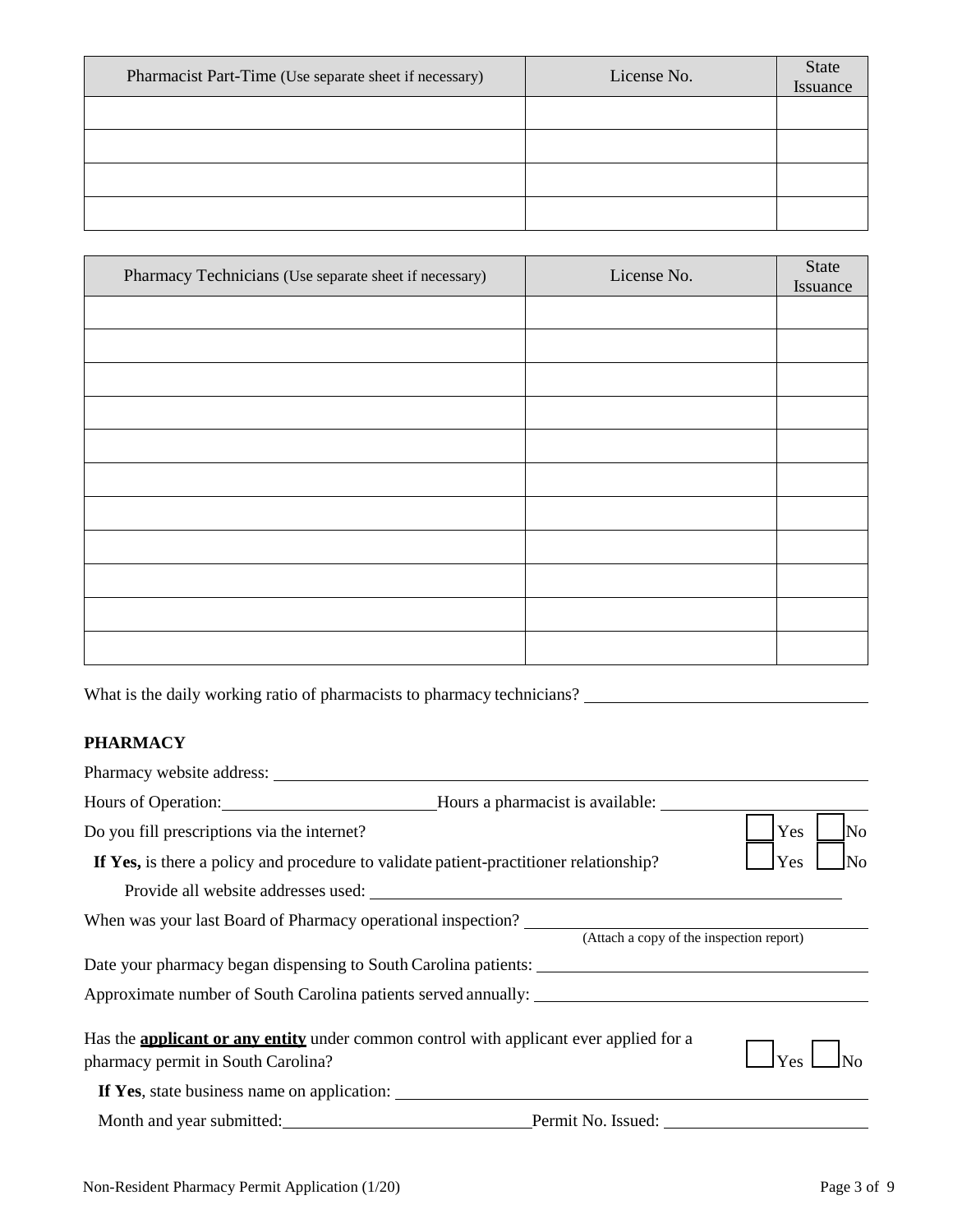#### **CONTROLLED SUBSTANCES**

Non-resident pharmacies permitted by the SC Board of Pharmacy that dispense controlled substances are required to obtain a South Carolina Controlled Substances Registration from the SCDHEC-Bureau of Drug Control. Access the application via the website at www.dhec.sc.gov/Health/FHPF/DrugControlRegisterVerify/NewRegistrations/. All SC-permitted non-resident pharmacies must register with the SCDHEC–Bureau of Drug Control Prescription Monitoring Program. If you do not dispense controlled substances, you must request an exemption from reporting requirements. Contact PMP at scripts@dhec.sc.gov or (803) 896-0688.

| Does your pharmacy dispense controlled substances?                                                                                                                                                                                                                                                    | Yes<br>No             |
|-------------------------------------------------------------------------------------------------------------------------------------------------------------------------------------------------------------------------------------------------------------------------------------------------------|-----------------------|
| <b>COMPOUNDING</b><br>Yes<br>Does your pharmacy do compounding?<br>No (If No, skip compounding questions.)<br>Sterile compounding?<br>Yes<br>No<br>Yes<br>Non-sterile compounding?<br>No                                                                                                              |                       |
| <b>COMPOUNDING QUESTIONS Additional documentation required (See attached lists)</b>                                                                                                                                                                                                                   |                       |
| Do you have PCAB accreditation?                                                                                                                                                                                                                                                                       | Yes<br>No             |
| If Yes, expiration date of accreditation:                                                                                                                                                                                                                                                             |                       |
| Is the pharmacist-in-charge trained and knowledgeable in the preparation, labeling and<br>dispensing of compounded drugs?                                                                                                                                                                             | Yes<br>No             |
| If No, the pharmacist-in-charge designates the following pharmacist employee as knowledgeable in the<br>preparation, labeling and dispensing of compounded drug preparations:                                                                                                                         |                       |
| Pharmacist Name: License No.: License No.:                                                                                                                                                                                                                                                            |                       |
| Do you use an independent lab or qualified individual for end product testing?                                                                                                                                                                                                                        | <b>Yes</b>            |
| If Yes, provide a name and address:                                                                                                                                                                                                                                                                   |                       |
| Do you use an independent lab or qualified individual for routine environmental testing of<br>hood, ante room and clean room?                                                                                                                                                                         |                       |
| If Yes, provide a name and address:                                                                                                                                                                                                                                                                   |                       |
| Do you provide patient specific compounded products?                                                                                                                                                                                                                                                  | Yes<br>N <sub>o</sub> |
| Do you provide non-patient specific compounded products?                                                                                                                                                                                                                                              | Yes<br>No             |
| <b>OWNERSHIP</b> (Check appropriate box and provide complete information)<br>Do any of the owners of this facility own any portion of, control, or have any beneficial interest<br>in any other pharmacy/wholesaler/3PL (whether permitted in SC or not) other than a<br>publicly-traded corporation? | No<br>Yes             |
| If Yes, provide a list with names and addresses.                                                                                                                                                                                                                                                      |                       |

**Sole Proprietorship** Name of Business Entity:

| Name | City, State | <b>Birth Year</b> |
|------|-------------|-------------------|
|      |             |                   |

**General Partnership LLP** Name of Partnership:

| Partner Name | City, State | Birth Year   % of Ownership |
|--------------|-------------|-----------------------------|
|              |             |                             |
|              |             |                             |
|              |             |                             |
|              |             |                             |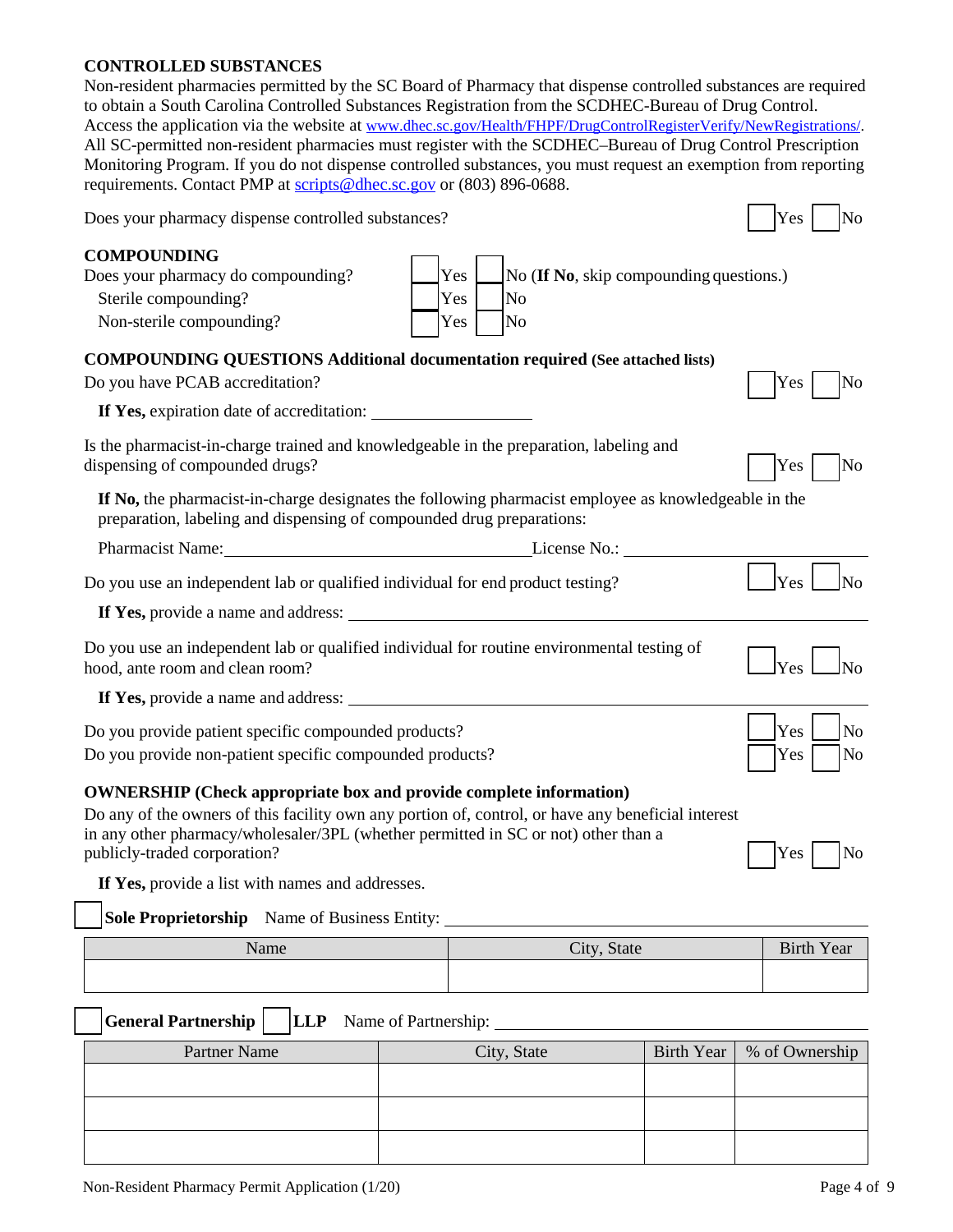## **Corporation LLC** Name of Corporation/LLC:

Name of Parent Company: State of Incorporation:

(Only include individuals with 10% or greater ownership.)

| Name of Individual Owners and<br>Principal Officers | Title | City, State | <b>Birth</b><br>Year | $%$ of<br>Ownership |
|-----------------------------------------------------|-------|-------------|----------------------|---------------------|
| ı.                                                  |       |             |                      |                     |
| <u>.</u>                                            |       |             |                      |                     |
| Ć.                                                  |       |             |                      |                     |

## **DISCIPLINARY HISTORY**

United States court for:

was imposed?

If you answer "Yes" to any part of this section, provide a detailed explanation on a separate sheet and attach copies of applicable court documentation. Include the city and state where the offense(s) occurred.

**HAS THE APPLICANT:** to include the entity, the undersigned pharmacist-in-charge, undersigned permit holder, any person or entity identified in the ownership management section above, or any entity under common control with the applicant **EVER:**

1. Had a permit or professional license disciplined, denied, refused or revoked for violation of any federal or state pharmacy laws or drug laws? If No, is there any pending disciplinary action?

2. Been convicted, fined or entered in a plea of guilty or nolo contendere in any criminal prosecution, felony or misdemeanor in South Carolina or any other state, or in a

a. any offense relating to drugs, narcotics, controlled substances or alcohol, whether or

b. any offense involving the practice of pharmacy, or relating to acts committed within a pharmacy or drug distributor setting or incident to pharmacy practice, whether or

c. any offense involving fraud, dishonesty or moral turpitude whether or not a sentence

3. Had an application for a pharmacy; pharmacist license, permit or certificate denied,

**If Yes,** please explain:

5. Violated the drug laws, rules, statutes and/or regulations of South Carolina or any

| Yes | Ñо |
|-----|----|
| Yes | Nο |



not a sentence was imposed?  $\Box$  Yes



4. Operated, or allowed the facility to operate without a valid permit?  $\Gamma$  [Yes  $\Gamma$ ] No

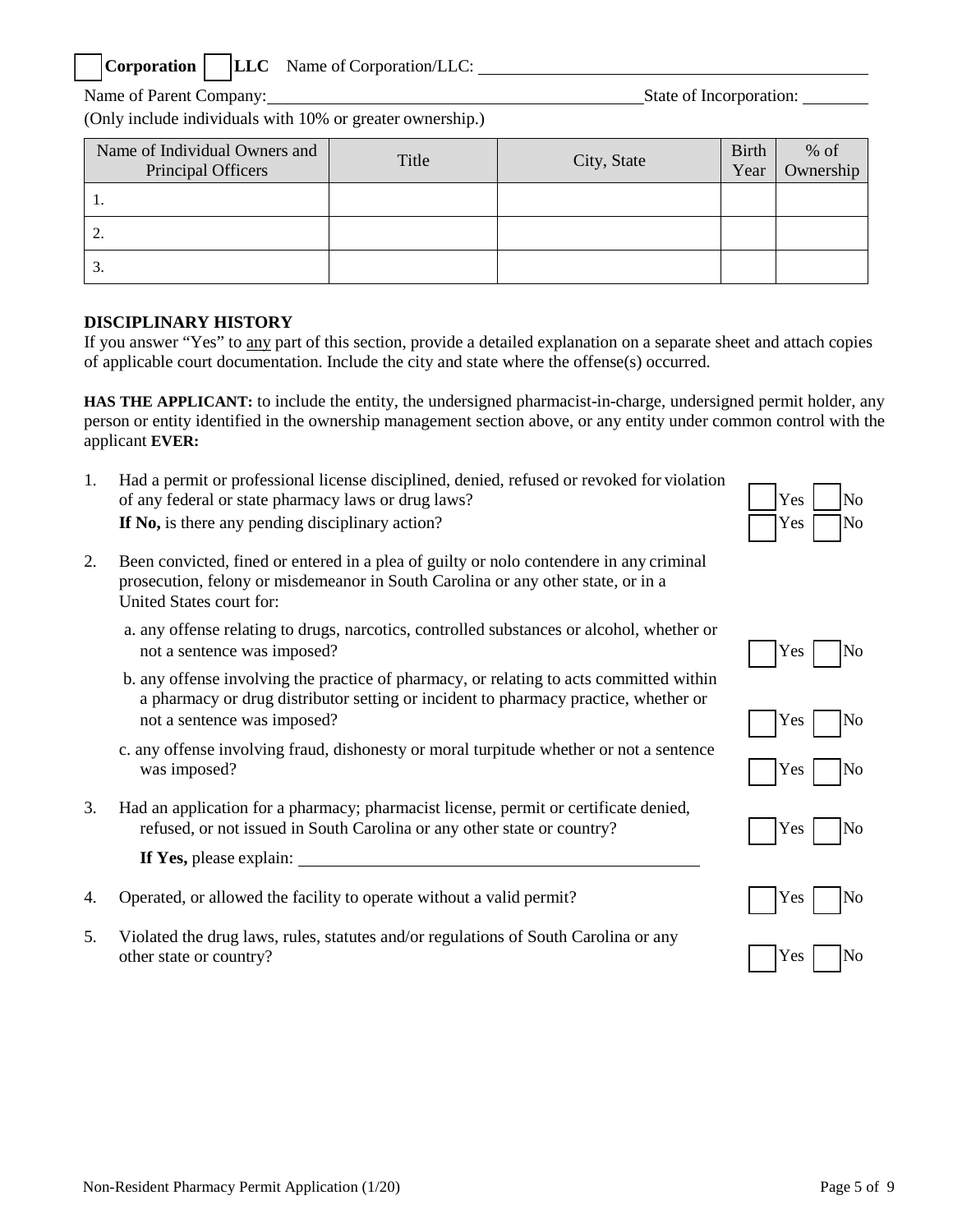#### **ATTESTATION**

I declare that I have read and approve the foregoing and the statements are true and correct to the best of my knowledge and belief; I will comply with the South Carolina Pharmacy Practice Act and I understand I am responsible for any violation(s) occurring during my tenure.

Email Address of Pharmacist-in-Charge Date

I declare that the foregoing statements are true and correct to the best of my knowledge and belief; the permit applied for is to cover only the pharmacy indicated above and at the location specified; and that I will comply with the South Carolina Pharmacy Practice Act.

Permit Holder Signature Print Name

**Email Address of Permit Holder** Title

Information from this application may be shared.

#### **Mail completed application to:**

South Carolina Board of Pharmacy 110 Centerview Dr. Columbia SC 29210

Pharmacist-in-Charge Signature **Print Name of Pharmacist-in-Charge** Print Name of Pharmacist-in-Charge

Date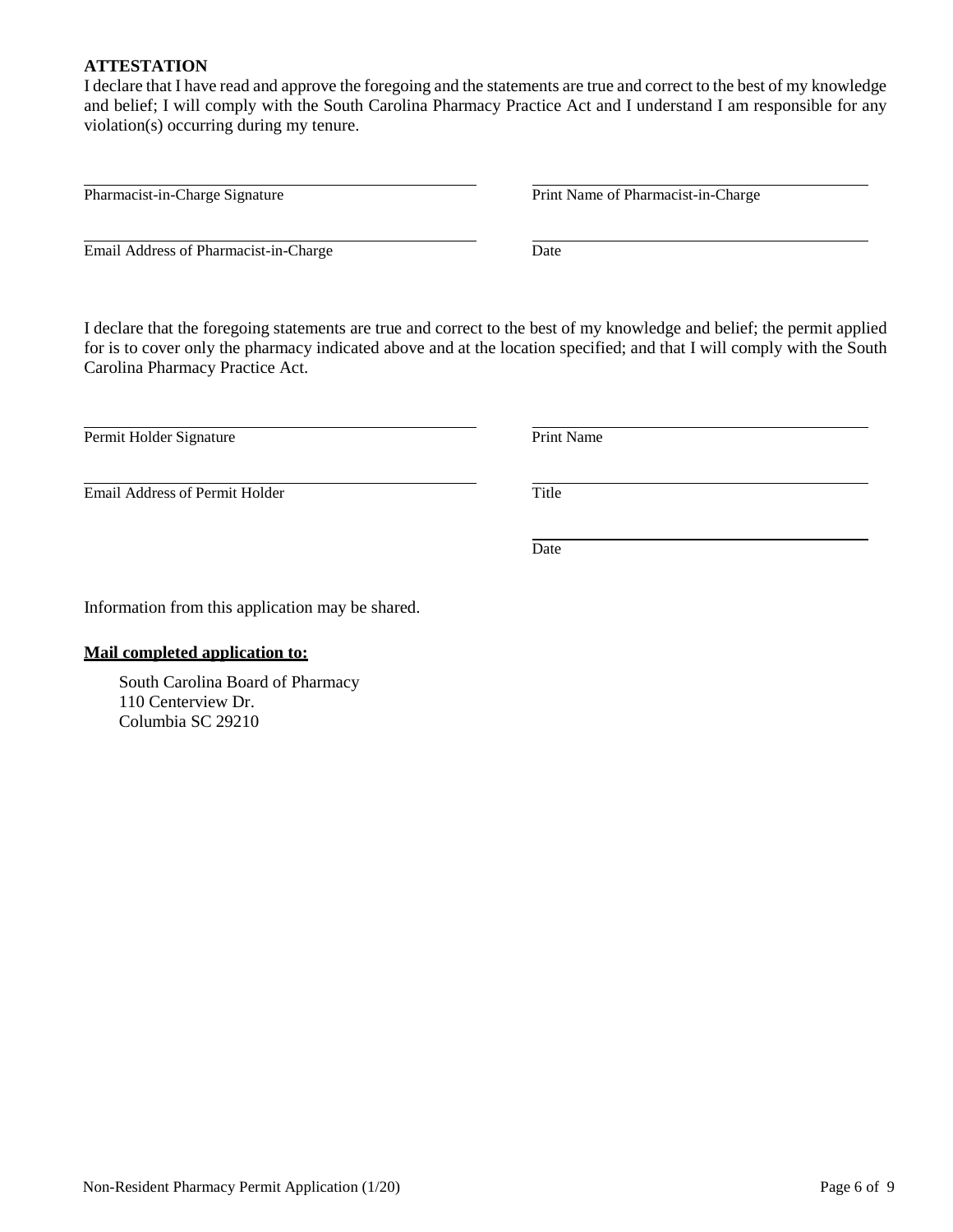## **Compounded medications cannot be re-sold, therefore the compounded medications must be sent and billed to the patient or sent to a physician/facility to be administered on site.**

*SECTION 40-43-86 (CC)(2) Pharmacists may not offer compounded medications to other pharmacies for resale; however, pharmacists may compound products based on an order from a practitioner for use by practitioners for patient use in institutional or office settings. Compounding pharmacies/pharmacists may advertise or otherwise promote the fact that they provide prescription compounding services, e.g., chemicals, devices, and information, when requested; however, they may not solicit business by promoting to compound specific drug products, e.g., like a manufacturer;*

### **The pharmacy must keep all records and a pharmacist must be present during all compounding functions.**

*SECTION 40-43-89 (N)(1) A facility located outside this State, whose primary business is mail order prescription service, shall have a permit issued by the board to ship, mail, or deliver a controlled substance or dangerous drug or device into this State pursuant to a prescription of a licensed practitioner. The facility shall report to the board:*

- *(b) that it complies with the applicable laws for operation in the state in which it is located and with the provisions of this section. The facility shall have a valid unexpired license, permit, or registration in compliance with the laws of the state in which it is located and must be constantly under the personal and immediate supervision of a licensed pharmacist. The facility shall submit to the board with its initial application and with each renewal application a copy of its most recent inspection report resulting from an inspection conducted by the regulatory or licensing agency of the state in which it is located. These inspections are deemed to meet all inspection requirements contained in this chapter;*
- *(c) that it maintains its records of controlled substances or dangerous drugs or devices dispensed to patients in this State so that the records are readily retrievable.*

## **If the state in which the pharmacy is located does not have a pharmacist to auxiliary personnel ratio, a pharmacist is not allowed to supervise more than two pharmacy technicians at one time.**

*SECTION 40-43-89 (N)(3) If the state in which the facility is located does not establish, by statute or regulation, a ratio describing the number of auxiliary personnel that a pharmacist may supervise, or otherwise define the role of the pharmacist in the compounding and dispensing of prescription drugs, then that facility may not allow a pharmacist to supervise more than two pharmacy technicians at any time in the compounding and dispensing of prescription drugs.*

## **The pharmacy label must contain a toll-free number and have a pharmacist available during its regular house of operation, but not less than 6 days or 40 hours a week.**

*SECTION 40-43-89 (N)(4) A pharmacy, as described in this section, during its regular hours of operation but not less than six days or forty hours a week, shall provide a toll-free telephone service to facilitate communication between patients in this State and a pharmacist at the pharmacy who has access to their records. This telephone number must be printed on a label affixed to the container for the substance, drug, or device.*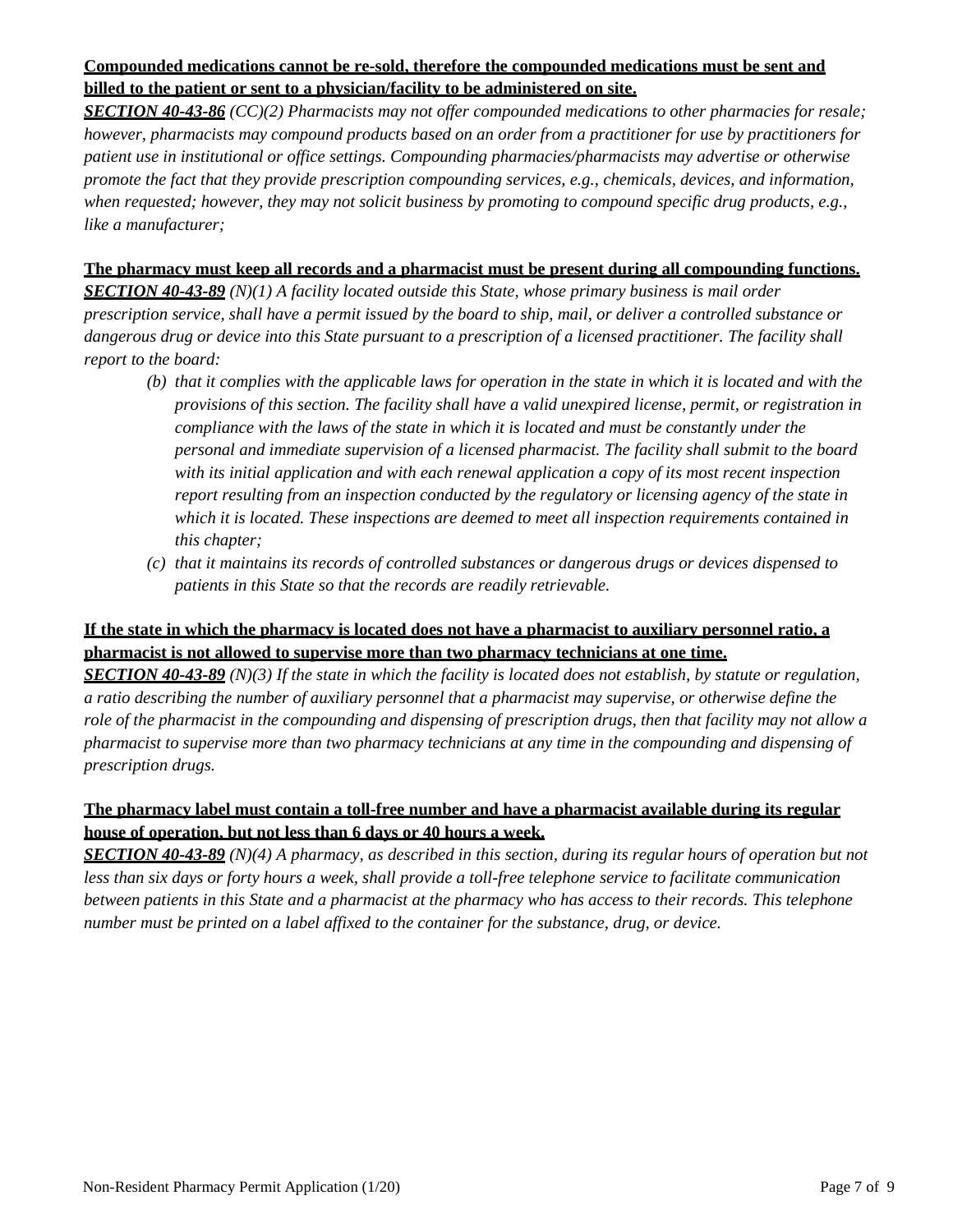# **NON-RESIDENT PHARMACY NON-STERILE COMPOUNDING REQUIREMENTS**

- **A.** Continuing Education: Documentation of CE in the science and art of compounding for pharmacists and technicians involved in compounding. Six (6) hours initially and four (4) hours annually. Does not have to be ACPE-approved.
- **B.** Diagram and photographs of compounding area.
- **C.** Refrigerator temperature log: Copy of one page of the most current month to include time, date, temperature, initials.
- **D.** Room temperature and humidity log: Copy of one page of the most current month to include time, date, temperature, humidity, and initials.
- **E.** Cleaning logs: Copy of one month of logs to include, at a minimum,
	- a. Daily cleaning log countertops, hoods, equipment, utensils, floors swept, trash discarded
	- b. Weekly cleaning log floors mopped
	- c. Monthly cleaning log shelves, refrigerator/freezer, cabinet exteriors (all sanitized)
- **F.** Documentation that equipment is routinely inspected, calibrated and cleaned.
- **G.** Copies of completed logs/completed product formula worksheets for top 5 compounded products with a copy of the actual prescription. Also provide a reprint/duplicate of the final compounded product label. Include assigned BUD and reasoning for BUD assigned.
- **H.** Copies of procedures (choose any 3) done within the last 6 months to monitor the output of compounded prescriptions such as potency, capsule size and weight.
- **I.** A printed batch (stock) label, if applicable.
- **J.** Standard operating policies and procedures for:
	- a. General compounding procedures
	- b. Maintenance and cleaning of area and equipment
	- \* Do NOT send entire SOP library.